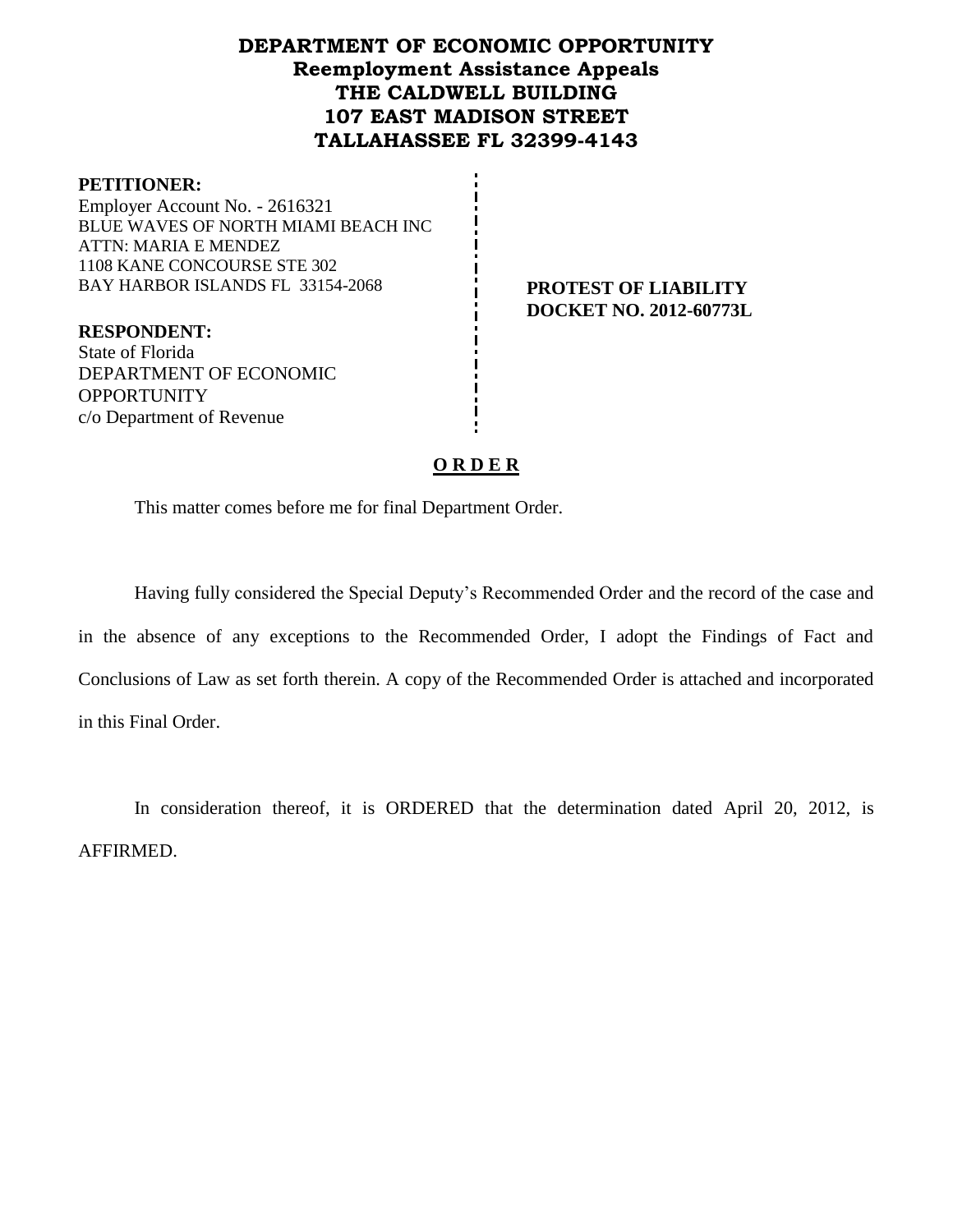#### **JUDICIAL REVIEW**

Any request for judicial review must be initiated within 30 days of the date the Order was filed. Judicial review is commenced by filing one copy of a *Notice of Appeal* with the DEPARTMENT OF ECONOMIC OPPORTUNITY at the address shown at the top of this Order and a second copy, with filing fees prescribed by law, with the appropriate District Court of Appeal. It is the responsibility of the party appealing to the Court to prepare a transcript of the record. If no court reporter was at the hearing, the transcript must be prepared from a copy of the Special Deputy's hearing recording, which may be requested from the Office of Appeals.

Cualquier solicitud para revisión judicial debe ser iniciada dentro de los 30 días a partir de la fecha en que la Orden fue registrada. La revisión judicial se comienza al registrar una copia de un *Aviso de Apelación* con la Agencia para la Innovación de la Fuerza Laboral [*DEPARTMENT OF ECONOMIC OPPORTUNITY]* en la dirección que aparece en la parte superior de este *Orden* y una segunda copia, con los honorarios de registro prescritos por la ley, con el Tribunal Distrital de Apelaciones pertinente. Es la responsabilidad de la parte apelando al tribunal la de preparar una transcripción del registro. Si en la audiencia no se encontraba ningún estenógrafo registrado en los tribunales, la transcripción debe ser preparada de una copia de la grabación de la audiencia del Delegado Especial [*Special Deputy*], la cual puede ser solicitada de la Oficina de Apelaciones.

Nenpòt demann pou yon revizyon jiridik fèt pou l kòmanse lan yon peryòd 30 jou apati de dat ke Lòd la te depoze a. Revizyon jiridik la kòmanse avèk depo yon kopi yon *Avi Dapèl* ki voye bay DEPARTMENT OF ECONOMIC OPPORTUNITY lan nan adrès ki parèt pi wo a, lan tèt *Lòd* sa a e yon dezyèm kopi, avèk frè depo ki preskri pa lalwa, bay Kou Dapèl Distrik apwopriye a. Se responsabilite pati k ap prezante apèl la bay Tribinal la pou l prepare yon kopi dosye a. Si pa te gen yon stenograf lan seyans lan, kopi a fèt pou l prepare apati de kopi anrejistreman seyans lan ke Adjwen Spesyal la te fè a, e ke w ka mande Biwo Dapèl la voye pou ou.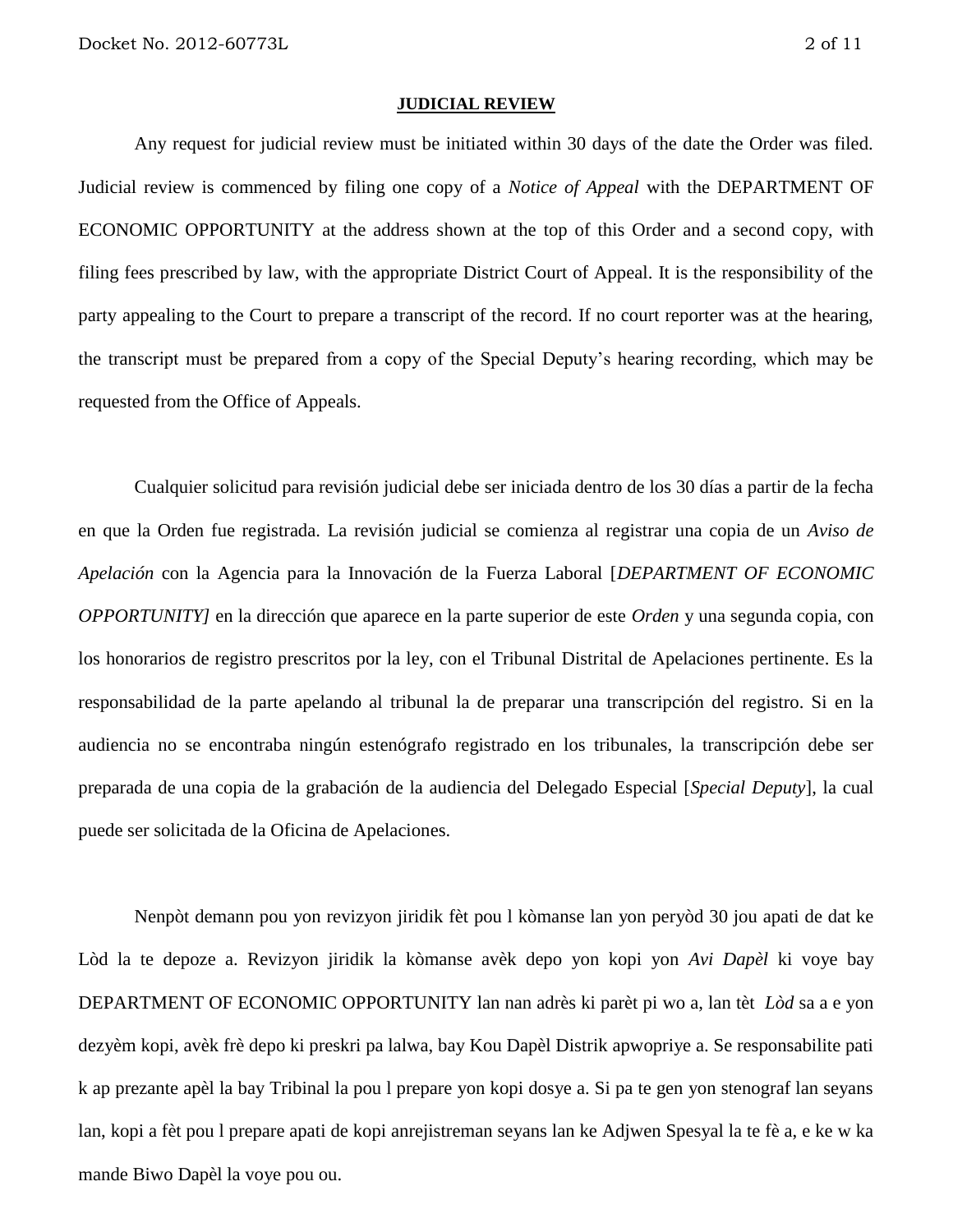DONE and ORDERED at Tallahassee, Florida, this day of October, 2012.



Altemese Smith, Assistant Director, Reemployment Assistance Services DEPARTMENT OF ECONOMIC OPPORTUNITY

FILED ON THIS DATE PURSUANT TO § 120.52, FLORIDA STATUTES, WITH THE DESIGNATED DEPARTMENT CLERK, RECEIPT OF WHICH IS HEREBY ACKNOWLEDGED.

 $\mathcal{S}$ hmun $\mapsto$   $\mathcal{S}$ amo DEPUTY CLERK DATE

### **CERTIFICATE OF SERVICE**

**I HEREBY CERTIFY that true and correct copies of the foregoing Final Order have been furnished to the persons listed below in the manner described, on the \_\_\_\_\_\_\_ day of October, 2012**.

Shmun 12.Z

SHANEDRA Y. BARNES, Special Deputy Clerk DEPARTMENT OF ECONOMIC OPPORTUNITY Reemployment Assistance Appeals 107 EAST MADISON STREET TALLAHASSEE FL 32399-4143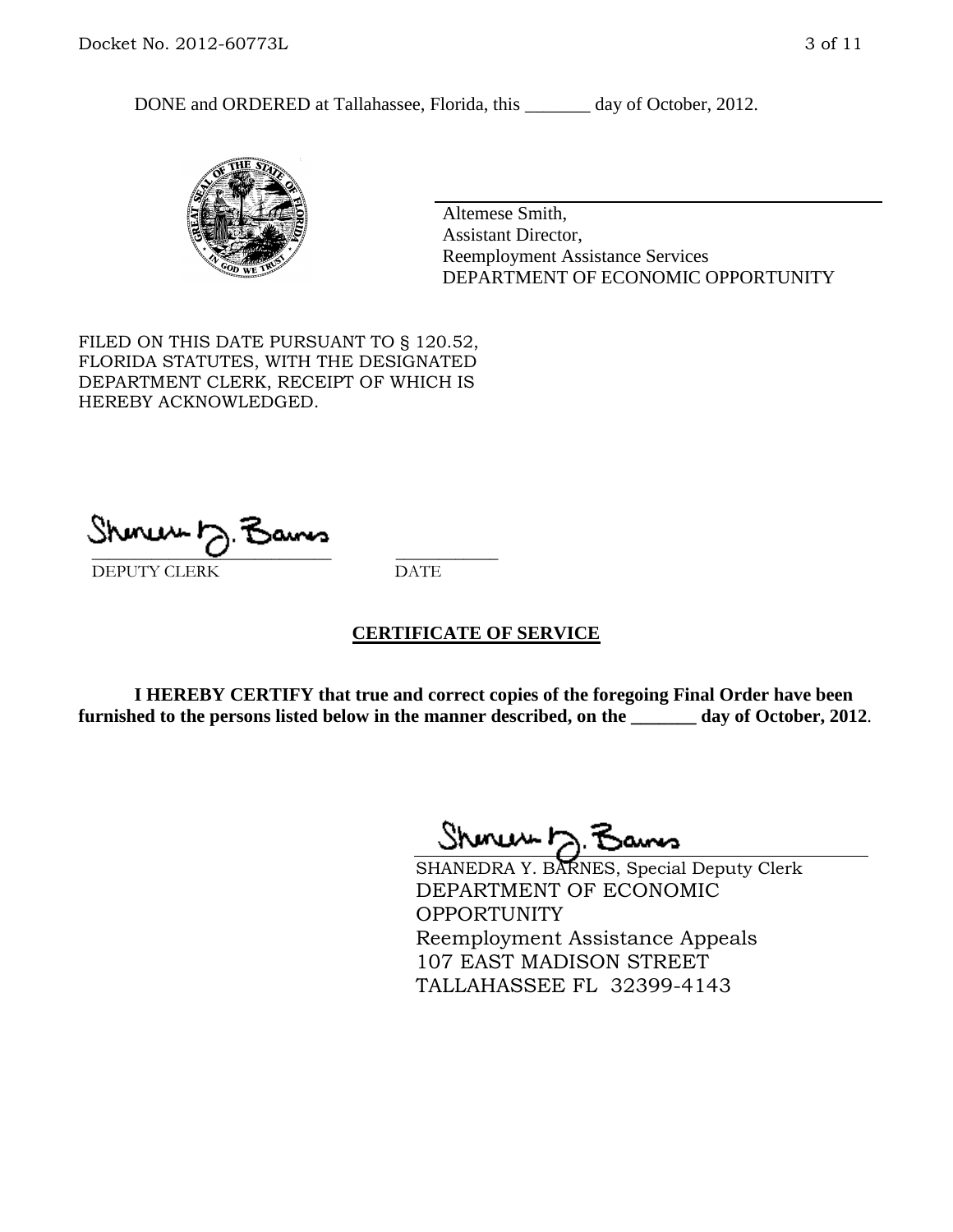By U.S. Mail:

BLUE WAVES OF NORTH MIAMI BEACH INC ATTN: MARIA E MENDEZ 1108 KANE CONCOURSE STE 302 BAY HARBOR ISLANDS FL 33154-2068

NAYSSA A KALLINTERIS 3270 NW 102ND STREET

MIAMI FL 33147 DEPARTMENT OF REVENUE ATTN: VANDA RAGANS - CCOC #1-4857 5050 WEST TENNESSEE STREET TALLAHASSEE FL 32399

> DEPARTMENT OF REVENUE ATTN:MYRA TAYLOR P O BOX 6417 TALLAHASSEE FL 32314-6417

State of Florida DEPARTMENT OF ECONOMIC OPPORTUNITY c/o Department of Revenue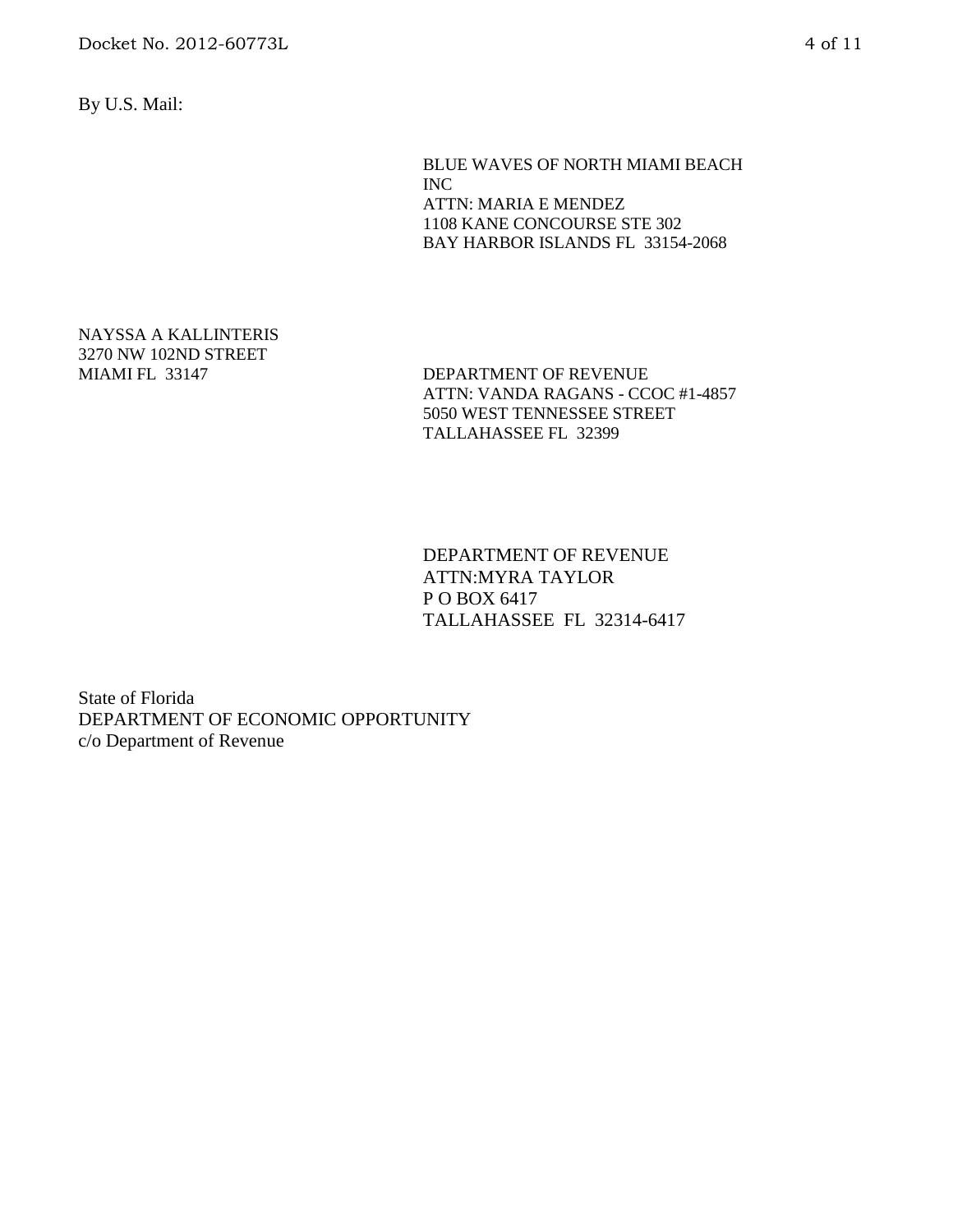## **DEPARTMENT OF ECONOMIC OPPORTUNITY Reemployment Assistance Appeals**

MSC 347 CALDWELL BUILDING 107 EAST MADISON STREET TALLAHASSEE FL 32399-4143

### **PETITIONER:**

Employer Account No. - 2616321 BLUE WAVES OF NORTH MIAMI BEACH INC ATTEN: MARIA E MENDEZ 1108 KANE CONCOURSE STE 302 BAY HARBOR ISLANDS FL 33154-2068

> **PROTEST OF LIABILITY DOCKET NO. 2012-60773L**

### **RESPONDENT:**

State of Florida DEPARTMENT OF ECONOMIC **OPPORTUNITY** c/o Department of Revenue

# **RECOMMENDED ORDER OF SPECIAL DEPUTY**

TO: Assistant Director, Interim Executive Director, Reemployment Assistance Services DEPARTMENT OF ECONOMIC OPPORTUNITY

This matter comes before the undersigned Special Deputy pursuant to the Petitioner's protest of the Respondent's determination dated April 20, 2012.

After due notice to the parties, a telephone hearing was held on September 19, 2012. The Petitioner, represented by the Property Manager, appeared and testified. The Respondent, represented by a Department of Revenue Tax Specialist II, appeared and testified. The Joined Party appeared and testified.

The record of the case, including the recording of the hearing and any exhibits submitted in evidence, is herewith transmitted. Proposed Findings of Fact and Conclusions of Law were not received.

### **Issue:**

Whether services performed for the Petitioner by the Joined Party and other individuals working as office managers constitute insured employment pursuant to Sections 443.036(19), 443.036(21); 443.1216, Florida Statutes, and if so, the effective date of the liability.

Whether the Petitioner's corporate officers received remuneration for employment which constitutes wages, pursuant to Sections 443.036(21), (44), Florida Statutes; Rule 73B-10.025, Florida Administrative Code.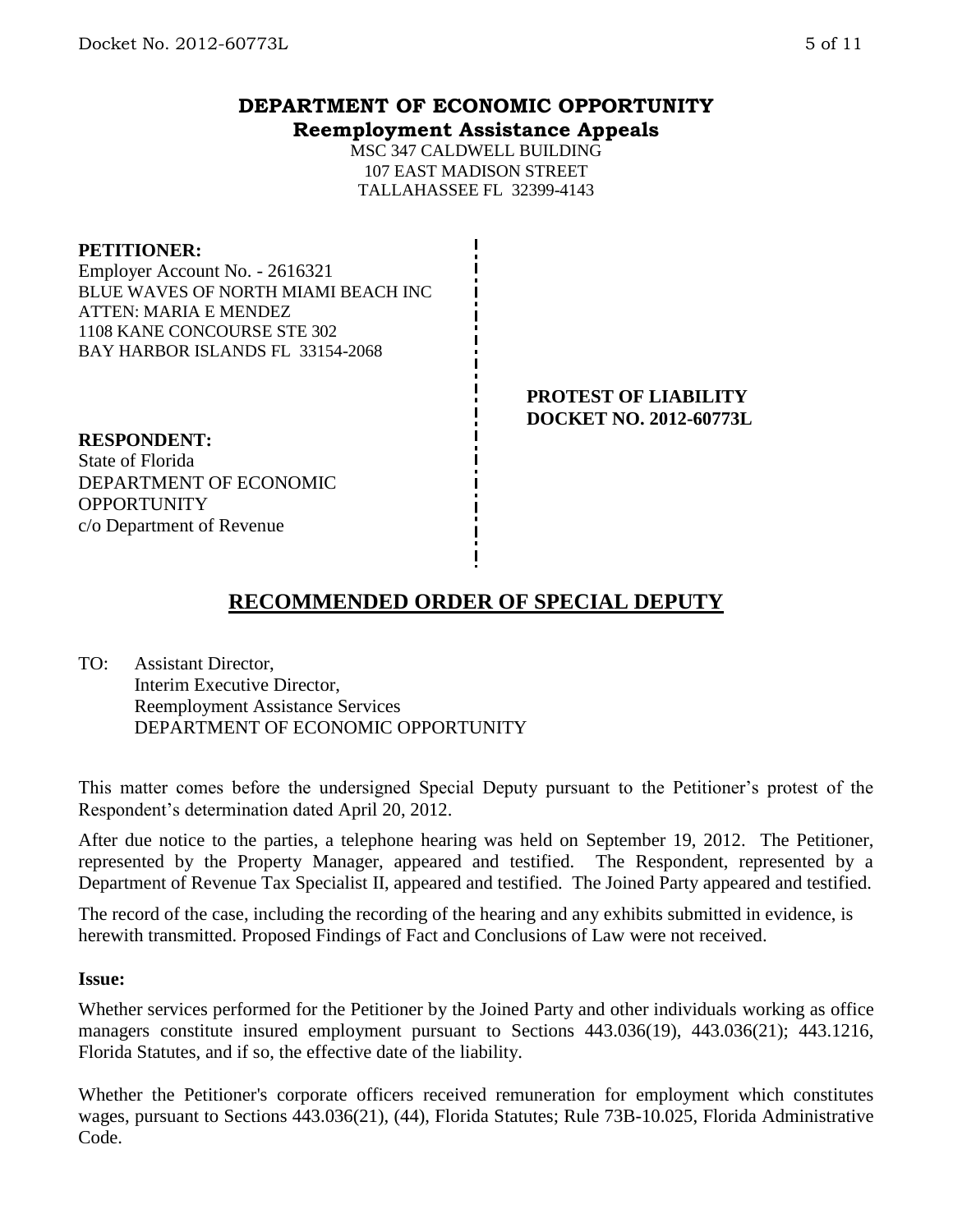## **Findings of Fact:**

- 1. The Petitioner, Blue Waves of North Miami Beach Inc., is a corporation which was formed in June 2004 to convert a rental apartment building into condominiums. The Petitioner's owners appointed their daughter-in-law to be the property manager. The Petitioner registered for payment of unemployment taxes but subsequently inactivated the account.
- 2. The Petitioner's owners formed other corporations, including China Well, Inc. and Sun Investments of Miami Beach, Inc., to operate businesses similar to that of the Petitioner. All of the corporations operated their businesses from the same business office. The Property Manager's duties included, among other things, answering the telephone for each of the businesses, opening the mail for each of the businesses, and sorting the mail. The Property Manager's duties became too much for her to perform and in approximately May 2010 the Petitioner hired an individual, Enrique, to answer the telephone and open the mail. The Petitioner did not pay unemployment tax on Enrique's earnings.
- 3. Enrique performed services for only a few months. In approximately June 2010 the Property Manager hired her sister, the Joined Party, to replace Enrique and to perform additional duties. There was no written contract or agreement between the Petitioner and the Joined Party.
- 4. The Property Manager told the Joined Party that the duties would consist of answering the telephone, opening the mail, sorting the mail, collecting the rent, data entry, and other clerical duties. The Property Manager told the Joined Party that the Joined Party should work between 9 AM and 5 PM each day, that she would be paid a salary of \$500.00 per week, and that no payroll taxes would be withheld from the pay.
- 5. The Petitioner provided the Joined Party with a key to the Petitioner's office. The Petitioner provided the work space, a desk, computer, printer, telephone and all supplies that were needed to perform the work. The Joined Party did not have any expenses in connection with the work.
- 6. The Property Manager provided some training to the Joined Party at the time of hire. The training included how to answer the telephone, how to use the QuickBooks system, how to sort mail, and how to keep the rental logs.
- 7. The Joined Party did not have an occupational license, did not have investment in a business, and did not offer services to the general public. The Property Manager was aware that the Joined Party did not have her own business.
- 8. The Joined Party generally worked about 35 hours per week and all of the work was performed from the Petitioner's office during the Petitioner's regular business hours. The Joined Party was not required to complete a time sheet because the Property Manager was in and out of the office each day and was aware when the Joined Party worked. As a salaried worker the Joined Party was paid for holidays, sick time, and vacation time.
- 9. The Property Manager was the Joined Party's immediate supervisor. The Joined Party was required to report the progress of the work to the Property Manager.
- 10. The Joined Party was required to personally perform the work. She was not allowed to hire others to perform the work for her.
- 11. The Joined Party received her salary of \$500.00 per week, however, the salary was not always paid by the Petitioner, Blue Waves of North Miami Beach Inc. Most of the paychecks were issued from the account of China Well, Inc. and some of the paychecks were issued from the account of Sun Investments of Miami Beach, Inc. No taxes were withheld from the pay. At the end of the year the Petitioner's accountant prepared a Form 1099-MISC showing the total payments made to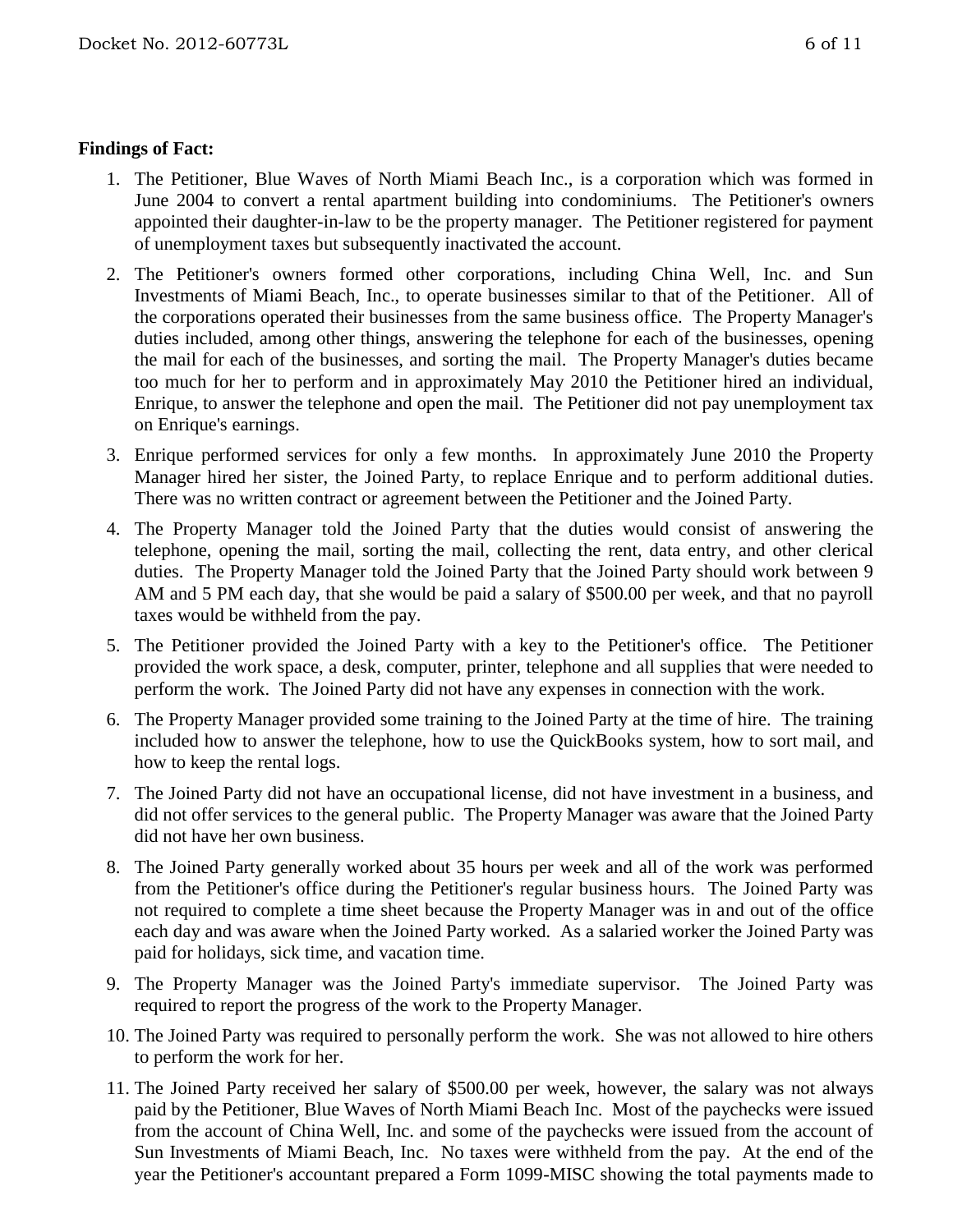the Joined Party by Blue Waves of North Miami Beach, Inc.. For 2010 the Petitioner reported total payments of \$6,000.00 to the Joined Party and for 2011 the Petitioner reported total payments of \$3,000.00.

- 12. Either party could terminate the relationship at any time without incurring liability for breach of contract. The Petitioner terminated the relationship in October 2001 due to lack of work.
- 13. The Joined Party filed an initial claim for unemployment compensation benefits effective October 9, 2011. When the Joined Party did not receive any credit for wages during the base period of the claim a *Request for Reconsideration of Monetary Determination* was filed and investigations were issued to the Department of Revenue to determine if the Joined Party performed services as an employee or as an independent contractor.
- 14. On January 5, 2012, the Department of Revenue issued a determination holding that the Joined Party was an employee of China Well, Inc. China Well, Inc. appealed that determination. Following a hearing a recommended order and a final order were issued affirming that the Joined Party performed services for China Well, Inc. as an employee.
- 15. By determination dated April 20, 2012, the Department of Revenue notified Blue Waves of North Miami Beach, Inc. that the Joined Party and other individuals performing services for the Petitioner as office managers were the Petitioner's employees. The determination also held that corporate officers are employees by statute and, as such, their wages are reportable for unemployment tax. The Petitioner filed a timely protest on April 27, 2012.

## **Conclusions of Law:**

- 16. The issue in this case, whether services performed for Blue Waves of North Miami Beach Inc. by the Joined Party and other individuals working as office managers constitute employment subject to the Florida Reemployment Assistance Program Law, is governed by Chapter 443, Florida Statutes. Section 443.1216(1)(a)2., Florida Statutes, provides that employment subject to the chapter includes service performed by individuals under the usual common law rules applicable in determining an employer-employee relationship.
- 17. The Supreme Court of the United States held that the term "usual common law rules" is to be used in a generic sense to mean the "standards developed by the courts through the years of adjudication." United States v. W.M. Webb, Inc., 397 U.S. 179 (1970).
- 18. The Supreme Court of Florida adopted and approved the tests in 1 Restatement of Law, Agency 2d Section 220 (1958), for use to determine if an employment relationship exists. See Cantor v. Cochran, 184 So.2d 173 (Fla. 1966); Miami Herald Publishing Co. v. Kendall, 88 So.2d 276 (Fla. 1956); Magarian v. Southern Fruit Distributors, 1 So.2d 858 (Fla. 1941); see also Kane Furniture Corp. v. R. Miranda, 506 So.2d 1061 (Fla. 2d DCA 1987). In Brayshaw v. Agency for Workforce Innovation, et al; 58 So.3d 301 (Fla. 1st DCA 2011) the court stated that the statute does not refer to other rules or factors for determining the employment relationship and, therefore, the Department is limited to applying only Florida common law in determining the nature of an employment relationship.
- 19. Restatement of Law is a publication, prepared under the auspices of the American Law Institute, which explains the meaning of the law with regard to various court rulings. The Restatement sets forth a nonexclusive list of factors that are to be considered when judging whether a relationship is an employment relationship or an independent contractor relationship.
- 20. 1 Restatement of Law, Agency 2d Section 220 (1958) provides:
	- (1) A servant is a person employed to perform services for another and who, in the performance of the services, is subject to the other's control or right of control.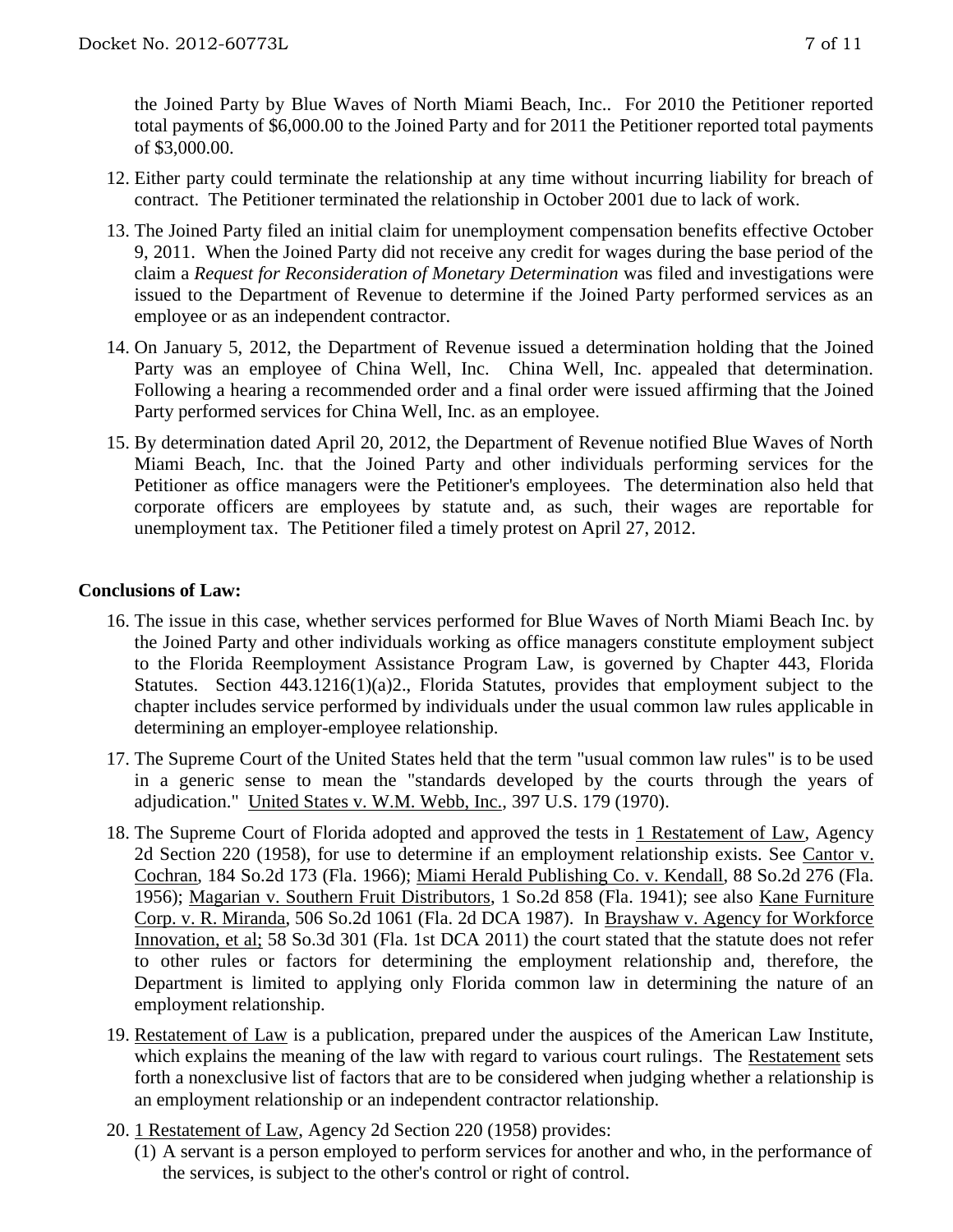- (a) the extent of control which, by the agreement, the business may exercise over the details of the work;
- (b) whether or not the one employed is engaged in a distinct occupation or business;
- (c) the kind of occupation, with reference to whether, in the locality, the work is usually done under the direction of the employer or by a specialist without supervision;
- (d) the skill required in the particular occupation;
- (e) whether the employer or the worker supplies the instrumentalities, tools, and the place of work for the person doing the work;
- (f) the length of time for which the person is employed;
- $(g)$  the method of payment, whether by the time or by the job;
- (h) whether or not the work is a part of the regular business of the employer;
- (i) whether or not the parties believe they are creating the relation of master and servant;
- (j) whether the principal is or is not in business.
- 21. Comments in the Restatement explain that the word "servant" does not exclusively connote manual labor, and the word "employee" has largely replaced "servant" in statutes dealing with various aspects of the working relationship between two parties.
- 22. In Department of Health and Rehabilitative Services v. Department of Labor & Employment Security, 472 So.2d 1284 (Fla. 1<sup>st</sup> DCA 1985) the court confirmed that the factors listed in the Restatement are the proper factors to be considered in determining whether an employer-employee relationship exists. However, in citing La Grande v. B&L Services, Inc., 432 So.2d 1364, 1366 (Fla.  $1<sup>st</sup> DCA$  1983), the court acknowledged that the question of whether a person is properly classified an employee or an independent contractor often can not be answered by reference to "hard and fast" rules, but rather must be addressed on a case-by-case basis.
- 23. The only agreement between the parties was verbal and provided that payroll taxes would not be withheld from the pay. The Florida Supreme Court held that in determining the status of a working relationship, the agreement between the parties should be examined if there is one. The agreement should be honored, unless other provisions of the agreement, or the actual practice of the parties, demonstrate that the agreement is not a valid indicator of the status of the working relationship. Keith v. News & Sun Sentinel Co., 667 So.2d 167 (Fla. 1995). In Justice v. Belford Trucking Company, Inc., 272 So.2d 131 (Fla. 1972), a case involving an independent contractor agreement which specified that the worker was not to be considered the employee of the employing unit at any time, under any circumstances, or for any purpose, the Florida Supreme Court commented "while the obvious purpose to be accomplished by this document was to evince an independent contractor status, such status depends not on the statements of the parties but upon all the circumstances of their dealings with each other."
- 24. The Petitioner owns rental property which is being converted to condominiums. The Joined Party was engaged to work in the Petitioner's business office to perform office clerical duties such as answering the telephone, opening the mail, collecting rents, and data entry. The Petitioner provided everything that was needed to perform the work. The Joined Party did not have an investment in a business and did not have any expenses in connection with the work. The work performed by the Joined Party was not separate and distinct from the Petitioner's business but was a necessary and integral part of the Petitioner's business.
- 25. The Petitioner controlled what work was to be performed and how it was performed. Training is a method of control because it specifies how the work must be performed. The Joined Party was required to personally perform the work and was required to inform the Petitioner of the progress of the work.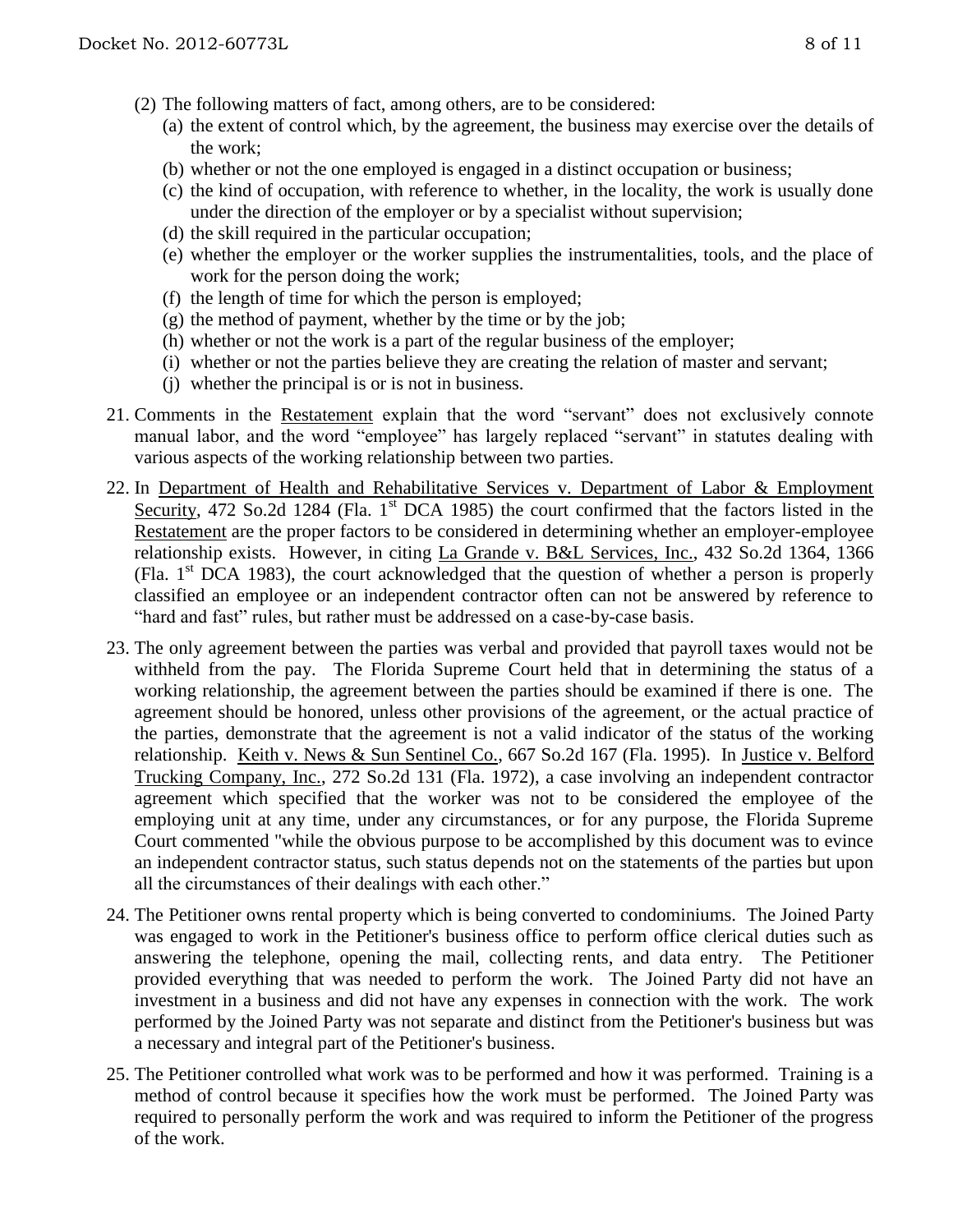- 26. The Joined Party performed office clerical work. It was not shown that any skill or special knowledge was needed to perform the work. The greater the skill or special knowledge required to perform the work, the more likely the relationship will be found to be one of independent contractor. Florida Gulf Coast Symphony v. Florida Department of Labor & Employment Sec., 386 So.2d 259 (Fla. 2d DCA 1980)
- 27. The Petitioner and the related entities paid the Joined Party a weekly salary. The Joined Party was paid by time worked rather than based on production or by the job. The fact that the Petitioner chose not to withhold payroll taxes from the pay, standing alone, does not create an independent contractor relationship. Section 443.1217(1), Florida Statutes, provides that the wages subject to the Reemployment Assistance Program Law include all remuneration for employment including commissions, bonuses, back pay awards, and the cash value of all remuneration in any medium other than cash.
- 28. The Joined Party worked for the Petitioner from June 2010 until October 2011, a period of approximately one and one-half years. Either party could terminate the relationship at any time without incurring liability for breach of contract. The relationship was terminated by the Petitioner. In Cantor v. Cochran, 184 So.2d 173 (Fla. 1966), the court in quoting 1 Larson, Workmens' Compensation Law, Section 44.35 stated: "The power to fire is the power to control. The absolute right to terminate the relationship without liability is not consistent with the concept of independent contractor, under which the contractor should have the legal right to complete the project contracted for and to treat any attempt to prevent completion as a breach of contract."
- 29. The Petitioner controlled what work was performed, where it was performed, when it was performed, by whom it was performed, and how it was performed. In Adams v. Department of Labor and Employment Security, 458 So.2d 1161 (Fla. 1st DCA 1984), the Court held that if the person serving is merely subject to the control of the person being served as to the results to be obtained, he is an independent contractor. If the person serving is subject to the control of the person being served as to the means to be used, he is not an independent contractor. It is the right of control, not actual control or interference with the work which is significant in distinguishing between an independent contractor and a servant. The Court also determined that the Department had authority to make a determination applicable not only to the worker whose unemployment benefit application initiated the investigation, but to all similarly situated workers.
- 30. The evidence presented in this case reveals that the Joined Party performed services for the Petitioner as an employee, not as an independent contractor. The Department of Revenue extended the determination to include other similarly situated workers, such as Enrique, retroactive to January 1, 2008.
- 31. Section 443.1216(1)(a)1., Florida Statutes, provides in pertinent part that the employment subject to this chapter includes a service performed, including a service performed in interstate commerce, by an officer of a corporation.
- 32. Section 443.036(20)(c), Florida Statutes provides that a person who is an officer of a corporation, or a member of a limited liability company classified as a corporation for federal income tax purposes, and who performs services for the corporation or limited liability company in this state, regardless of whether those services are continuous, is deemed an employee of the corporation or the limited liability company during all of each week of his or her tenure of office, regardless of whether he or she is compensated for those services. Services are presumed to be rendered for the corporation in cases in which the officer is compensated by means other than dividends upon shares of stock of the corporation owned by him or her.
- 33. The Petitioner's witness, the property Manager, testified that she did not know who the Petitioner's officers are. She testified that she did not know if the officers were active in the operation of the business or if the officers derived income from the business.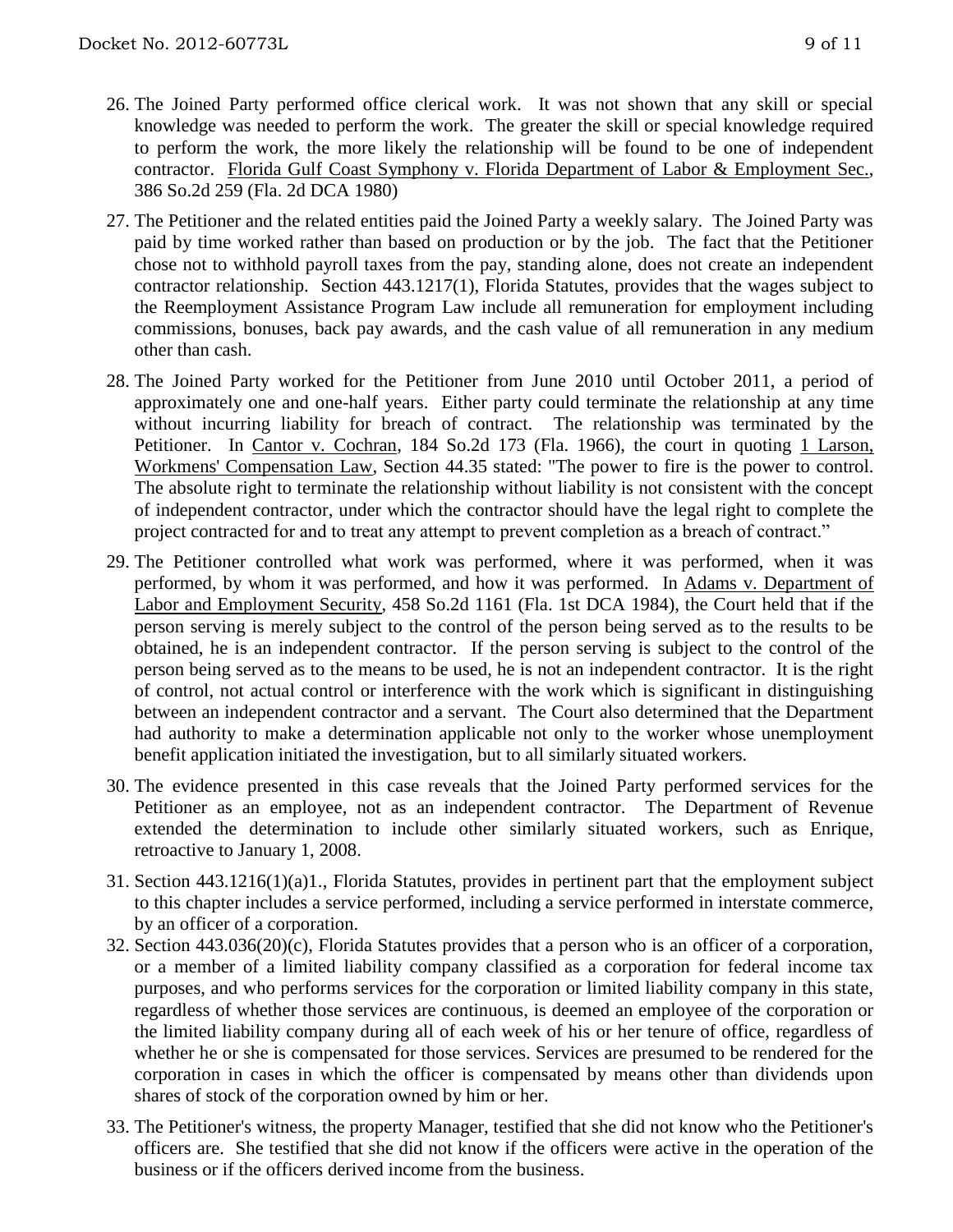- 34. The determination issued by the Department of Revenue holds that the Petitioner's corporate officers are the Petitioner's employees and that the wages received by the corporate officers are reportable for payment of unemployment compensation taxes.
- 35. Rule 73B-10.035(7), Florida Administrative Code, provides that the burden of proof will be on the protesting party to establish by a preponderence of the evidence that the determination was in error.
- 36. The Petitioner has not presented any evidence to show that the determination of the Department of Revenue was in error.

**Recommendation:** It is recommended that the determination dated April 20, 2012, be AFFIRMED. Respectfully submitted on September 24, 2012.



R. O. SMITH, Special Deputy Office of Appeals

A party aggrieved by the *Recommended Order* may file written exceptions to the Director at the address shown above within fifteen days of the mailing date of the *Recommended Order*. Any opposing party may file counter exceptions within ten days of the mailing of the original exceptions. A brief in opposition to counter exceptions may be filed within ten days of the mailing of the counter exceptions. Any party initiating such correspondence must send a copy of the correspondence to each party of record and indicate that copies were sent.

Una parte que se vea perjudicada por la *Orden Recomendada* puede registrar excepciones por escrito al Director Designado en la dirección que aparece arriba dentro de quince días a partir de la fecha del envío por correo de la *Orden Recomendada*. Cualquier contraparte puede registrar contra-excepciones dentro de los diez días a partir de la fecha de envió por correo de las excepciones originales. Un sumario en oposición a contra-excepciones puede ser registrado dentro de los diez días a partir de la fecha de envío por correo de las contra-excepciones. Cualquier parte que dé inicio a tal correspondencia debe enviarle una copia de tal correspondencia a cada parte contenida en el registro y señalar que copias fueron remitidas.

Yon pati ke *Lòd Rekòmande* a afekte ka prezante de eksklizyon alekri bay Direktè Adjwen an lan adrès ki parèt anlè a lan yon peryòd kenz jou apati de dat ke *Lòd Rekòmande* a te poste a. Nenpòt pati ki fè opozisyon ka prezante objeksyon a eksklizyon yo lan yon peryòd dis jou apati de lè ke objeksyon a eksklizyon orijinal yo te poste. Yon dosye ki prezante ann opozisyon a objeksyon a eksklizyon yo, ka prezante lan yon peryòd dis jou apati de dat ke objeksyon a eksklizyon yo te poste. Nenpòt pati ki angaje yon korespondans konsa dwe voye yon kopi kourye a bay chak pati ki enplike lan dosye a e endike ke yo te voye kopi yo.

 $Shmawr \geq 7$ 

**SHANEDRA Y. BARNES, Special Deputy Clerk** September 24, 2012

**Date Mailed:**